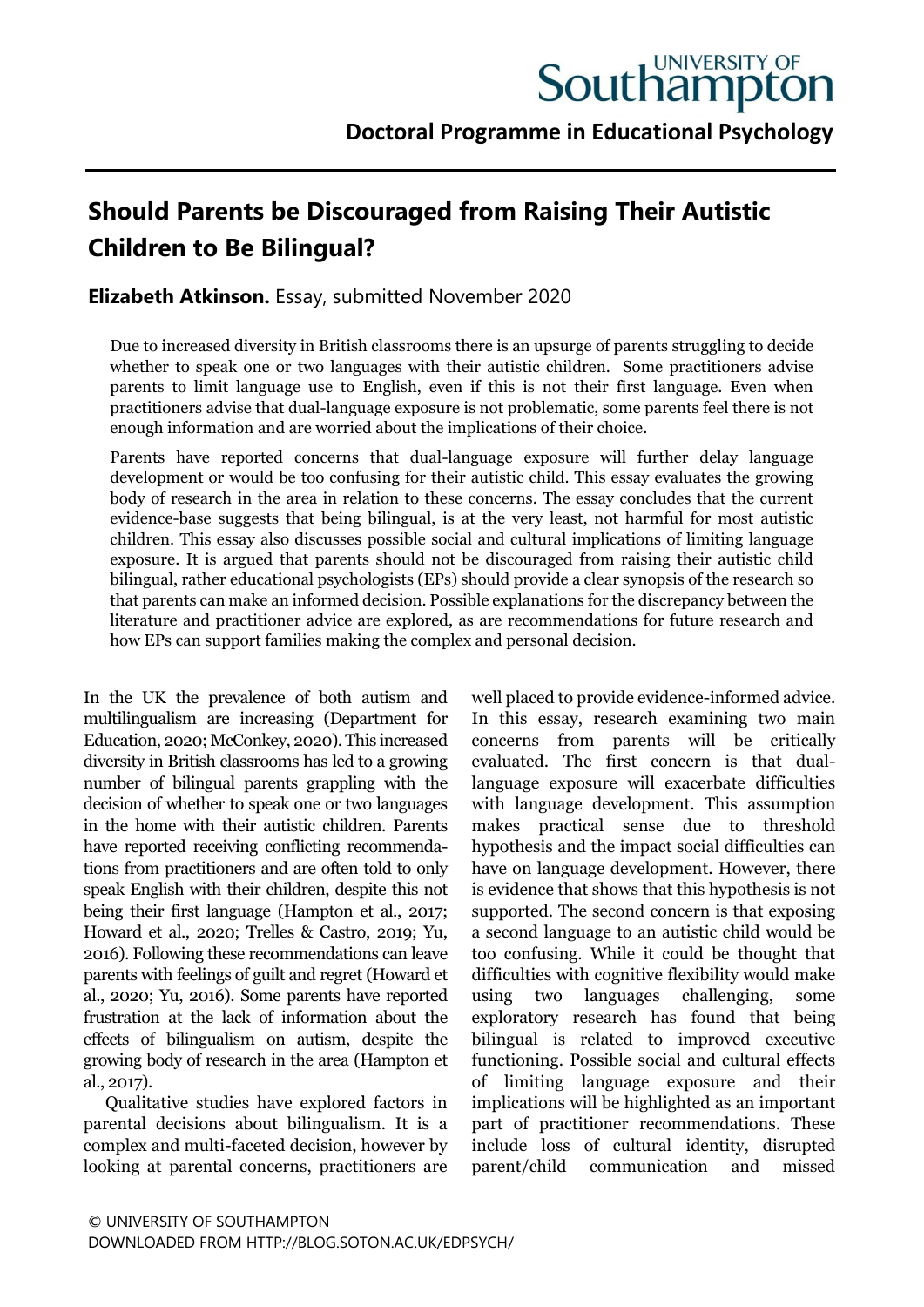opportunities for socialising. Throughout the essay it will be argued that the research, despite its limitations, suggests that dual-language exposure is, at the very least, not harmful for many autistic children. Possible reasons for the discrepancy between the literature and the advice of some practitioners will be explored. It will ultimately be argued that parents should not be discouraged from raising their autistic child bilingual, rather should be given easy to access information so they can make an informed decision.

Autism Spectrum Disorder (ASD) is a lifelong developmental disorder which is categorised by deficits in social communication and interaction, and repetitive and restrictive interests (American Psychiatric Association, 2013). The severity of these deficits varies for each person and that is why autism is described as a spectrum (National Autistic Society, n.d.). In this essay I will use identity-first language when referring to autistic people as this has been expressed as the preference of a large proportion of the autistic community (Bottema-Beutel et al., 2020). The prevalence of autism is increasing at an accelerated rate. The number of children with a formal diagnosis of autism in the UK has more than doubled in the last decade and is around 2% (McConkey, 2020).

Bilingualism describes people who need to use more than one language in their daily lives (Grosjean, 2010). This is a comprehensive term that covers a range of levels of proficiency and frequency of use (Luk & Bialystok, 2013). The amount of British students who have English as an additional language is increasing and currently represents over 1/5 of students in British primary schools, that is over one million children (Department for Education, 2020). There are two types of bilingualism simultaneous is when a person is exposed to two languages from birth, and sequential is when the second language is introduced after the age of three (Lund et al., 2017). Despite some contention, it is now generally considered that being bilingual is not harmful for typically developing children and celebrations of first language are encouraged (Department for Education and Skills, 2005). There is some evidence of a bilingual advantage, with research finding that bilingual children score better than their monolingual peers in cognitive reasoning and executive functioning

skills (Carlson & Meltzoff, 2008; Kovács, 2009). There is still a question about whether this phenomenon applies to autistic bilingual community, and this question will now be explore.

#### **Impact on language development**

Parents have reported fears that exposing their autistic child to more than one language could increase any existing difficulties with language development and pragmatic use (Kay-Raining Bird et al., 2012). Language development is often impaired in autistic people, however the severity of this is variable, with some developing typically and other with significant delays or an absence of spoken language (Boucher, 2003; Kjelgaard & Tager-Flusberg, 2001). Despite differences in language ability autistic people typically have difficulties with pragmatic language, or using language for social purposes (Tager-Flusberg, 2015). There have been many qualitative studies into parental perspectives on decisions regarding bilingualism for autistic children. This essay will focus on two, because they were conducted in the UK and therefore represent the views of the target population of this essay. Through semi-structured interviews of bilingual parents of children with ASD (17) and typically developing (18), Hampton et al. (2017) found that while both sets of parents were concerned about the impact of bilingualism on language development, this was more predominant in the ASD group, especially parents with children who had lower verbal ability. More recently Howard et al. (2020) used interpretative phenomenological analysis (IPA) to explore the experiences of 16 families across the UK of raising an autistic child in a bilingual family. Four families were advised to reduce duallanguage exposure and seven received no advice. They found that parents who decided to maintain monolingualism did so to promote the child's development of English, the language used in school and for interventions.

Practitioner recommendations to limit language use could be based on theories of bilingualism such as the threshold and developmental interdependence hypotheses (Kremer-Sadlik, 2005). The developmental interdependence hypothesis states that development of a second language (L2) is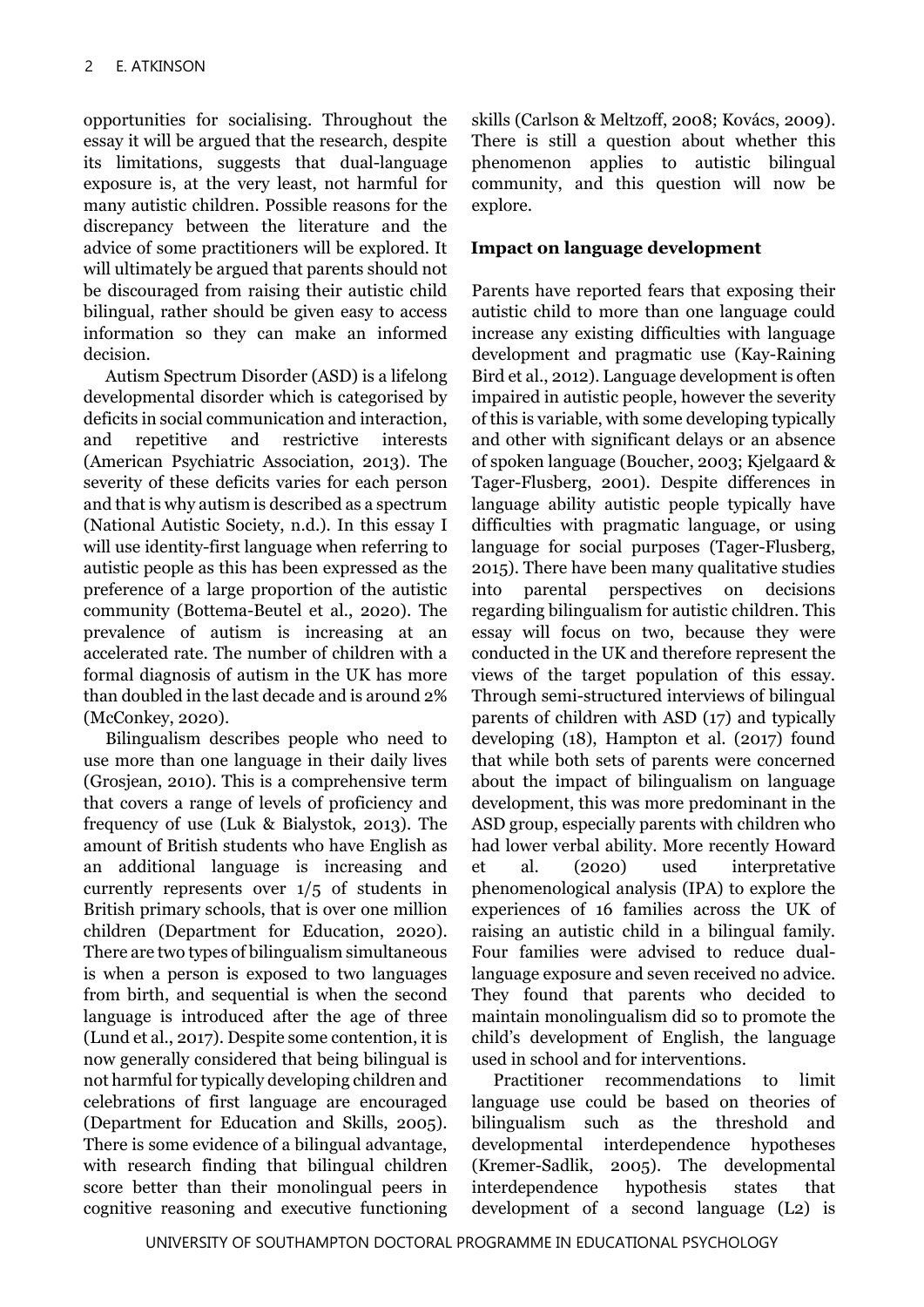dependent of adequacy in first language (L1). According to the threshold hypothesis there is a certain threshold level of competence needed in both languages to avoid bilingualism being cognitively harmful and another threshold needed in order for advantages (Cummins, 1979). If children have low levels of competency in both languages then it can mean that they will have difficulty interacting with their educational environment. From these theories, Cummins (1979) argued that bilingualism can only be beneficial if L1 is sufficiently developed. Using these hypotheses as a guide, it could be argued that exposing language delayed autistic children to a second language could be harmful. This theory makes practical sense, especially as the parents of children with lower verbal ability were more likely to choose monolingualism (Hampton et al. 2017). However, research into children with developmental language disorders has not found evidence for the idea that difficulties in a first language are exacerbated by the addition of a second language (Andreou & Lemoni, 2020; Paradis et al., 2003) Further, Cummins' theory does not account for autistic children who have a solid grasp of their first language and some parents have had concerns and received practitioner advice regardless of verbal abilities (Howard et al., 2020).

Another possible explanation for parental concern and practitioner advice, is that the social difficulties related to autism could affect a child's ability in acquiring a second language. Autistic children can struggle with joint attention and cognitive flexibility which can negatively impact learning of functional and structural parts of language (Wang et al., 2018). Further, Wang et al. (2018) argue that because autistic children spend less time looking at faces and referring to non-verbal cues they have reduced opportunities to rehearse language and communication, with this lack of practice impacting development of a second language. Hambly and Fombonne (2012) hypothesised that, due to these social challenges, a bilingual environment would cause additional language delays to autistic children. They compared language abilities of autistic children aged three to six from bilingual and monolingual homes and further categorised these into simultaneous and sequential exposure. A pattern emerged for simultaneous bilingual children to

perform better on receptive and expressive language tasks than the sequential bilingual children, however, this was not significantly so. The researchers found no significant differences in language development measures between the monolingual and bilingual autistic children. The researchers concluded that parents should not be discouraged from speaking two languages with their autistic children. The study included children with a range of language abilities including non-verbal, and while this is beneficial in representing the diversity of autism, perhaps differences could have been found by reducing the variance in groups. They also did not account for cognitive differences, another variable that may have an impact on results.

Parents have also expressed concern that bilingual exposure would limit autistic children's pragmatic use of language. Reetzke et al. (2015) explored the structural and pragmatic use of language in bilingual and monolingual autistic children in China aged three to eight. Based on questionnaires about competence in structural and pragmatic abilities in their first language; they found no significant differences. This adds to the body of research claiming that duallanguage exposure is not harmful, and also highlights that, in this case, pragmatic use was not impaired either.

Two systematic reviews have compared language development in monolingual and bilingual autistic children and found similar findings. Drysdale et al. (2015) reviewed eight papers and found no significant differences between monolingual and autistic children in areas of language development including: receptive language scores; functional communication scores; age of first words/phrases and communication impairment. Further, Lund et al. (2017) found little difference in expressive and receptive language scores for monolingual and bilingual autistic children, concluding that their findings provided preliminary support that dual-language exposure does not have a significant negative effect on the language development of autistic children. Currently there is a shortage of literature to support the idea that dual-language exposure has a negative impact on the development of language in autistic children. However, this still a relatively new research area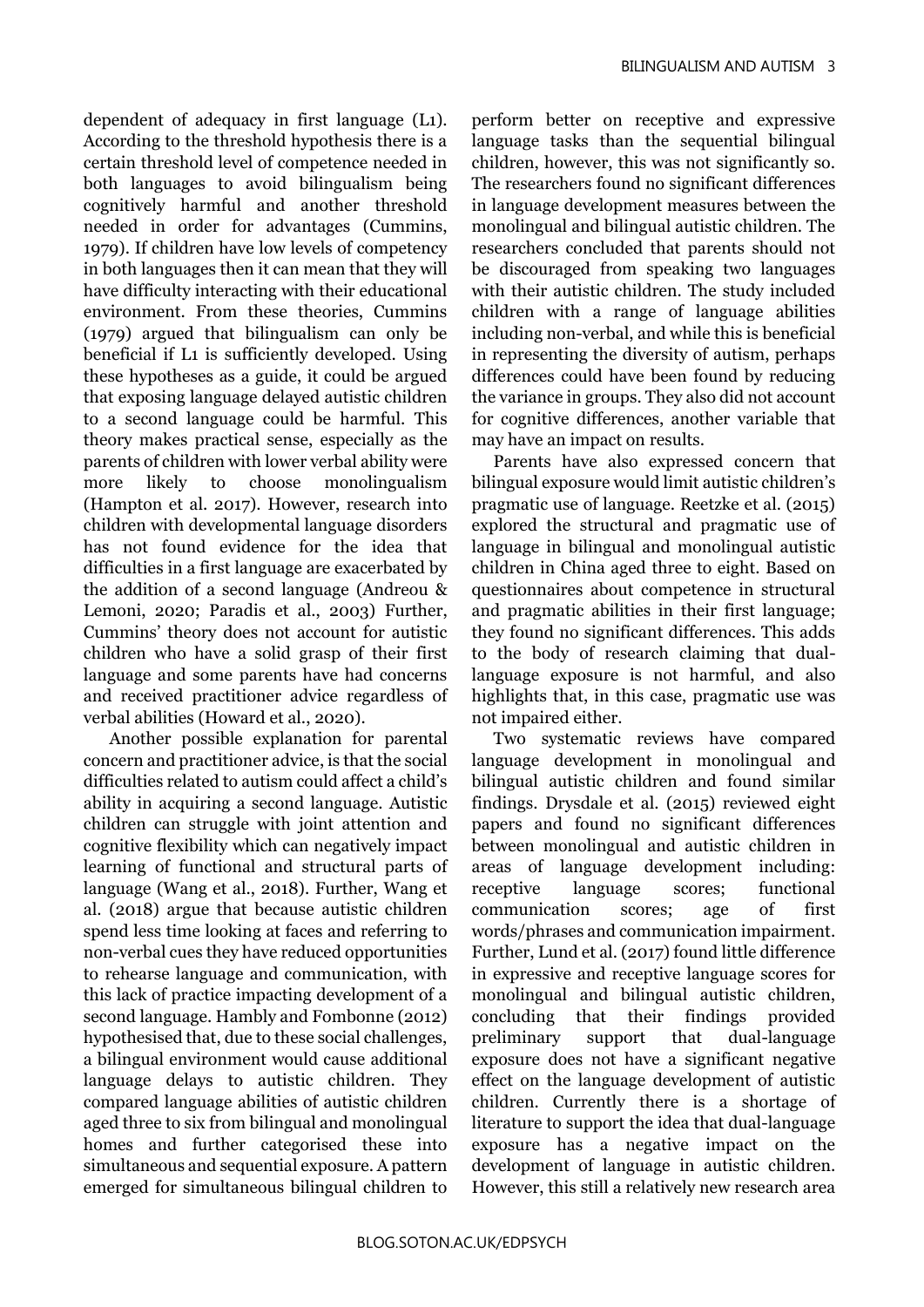with studies being exploratory and involving small sample sizes and large variance in ages. Further, the diversity of both autism and bilingualism mean that, until studies are replicated with more specific groups, findings may not be applicable to all members of the autistic community.

Some psychologists have argued that restricting home language use could disrupt autistic children's language development because a parent's role in teaching language would be negatively impacted when speaking their second language (Trelles & Castro, 2019). Parents have reported increased interruptions and feeling less comfortable when speaking their second language (Hudry et al., 2018; Yu, 2016). If a caregiver is less proficient in a language they are speaking with their child they will be limited in their ability to model (Kremer-Sadlik, 2005). This is particularly pertinent in the autistic community as parental influence is more important for autistic children than their neurotypical peers and autistic children are more likely to adopt the accent of their mother (Baron-Cohen & Staunton, 1994). However, these feelings of concern are not always reflected in quality of interactions. In a naturalistic setting study Hudry et al. (2018) found little differences in amount and complexity of speech between parents speaking in their first and second language with their autistic children. Despite this, the researchers did find that parents reported feeling less comfortable speaking their non-native language and they used less imitation and synchrony.

## **Impact of cognitive functioning**

Another concern of some parents and practitioners is that being exposed to a second language would be too confusing for an autistic child (Paradis et al., 2018). Hampton et al. (2017) found that parents showed concern about the impact of dual-language exposure on their child's cognitive abilities, resulting in them feeling confused and not learning any language at all. As previously mentioned, there is evidence that bilingual autistic children develop language at a similar rate to their monolingual peers, however it is possible that adding another language could overwhelm their cognitive resources. A parent in Hampton's (2017) study

reported receiving advice to limit language exposure because two languages would be too confusing. Howard et al. (2020) had similar finding that confusion was a theme in the advice from practitioners and parental concerns. They reported that one parent feared that their child would not know what language to use, and another parent said their child got overwhelmed having too much information in his mind.

There is some theoretical support for these assumptions. Research has found deficiencies in Executive functions (EF) for autistic children and adults (Demetriou et al., 2017; Geurts et al., 2004; Hill, 2004) EFs are higher order mental processes necessary for us to control our behaviour in order to achieve goals, including working memory, planning, set-shifting (Gonzalez-Barrero & Nadig, 2019; Hill, 2004; Verté et al., 2006). Set-shifting describes competence in switching between separate tasks and demands, it is a measure of cognitive flexibility (Gonzalez-Barrero & Nadig, 2019). According to the theory of executive dysfunction these executive functions can explain the behaviours associated with autism including difficulties with flexibility and lack of impulse control (Hill, 2004; Robinson et al., 2009). As autistic children typically have difficulties with flexibility and set-shifting it could be assumed that it would be challenging for them to differentiate between which language they should be speaking. Further, difficulties with flexibility could mean that having to switch would be an added burden to their cognitive resources.

There has been limited research exploring autism, EFs and bilingualism. However, the existing research has found some evidence that being bilingual is linked with improved executive functioning in autistic children. This is something that has been typically reported in neuro-typical bilinguals, however this has been challenged by recent research (Gunnerud et al., 2020). Gonzalez-Barrero et al. (2019) explored whether this advantage extended to autistic children. The researchers recruited 40 participants aged six to nine. Half were autistic, the groups were further categorised into monolingual and bilingual. Set-shifting was measured using the DCSS task; a computerbased card sorting task, that requires participants to sort the same cards based on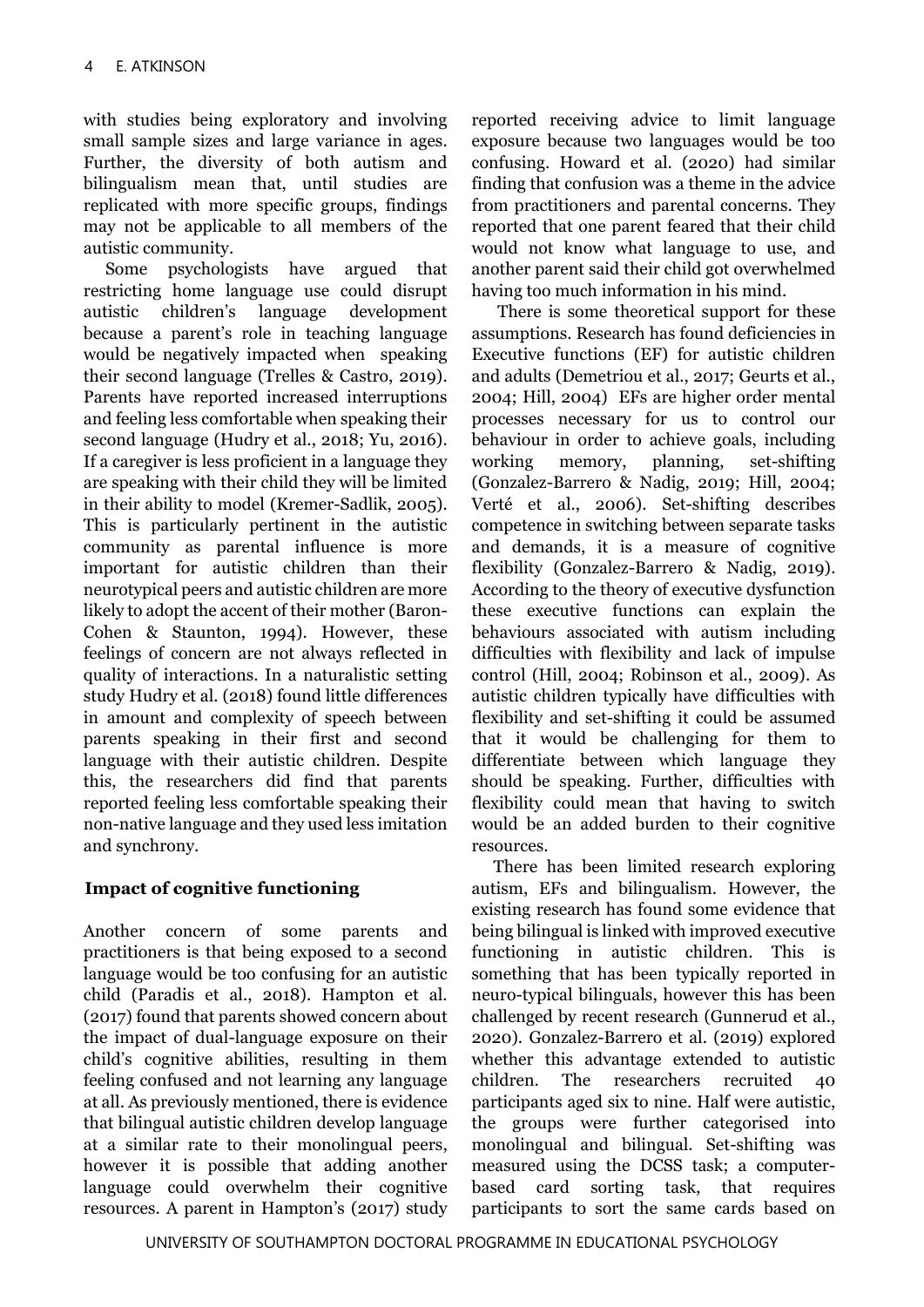different rules. Parents also self-reported about EF in everyday life. They found that the percentage of bilingual autistic children who passed the DCSS was significantly higher than their monolingual peers. However, this difference did not extend to self-report measures from the parents. This study did not include children with an intellectual delay, and it is possible that this hypothesised advantage does not extend to this group of children. Further, the lack of difference in parental reports implies that even if there is an EF advantage it may be limited to certain tasks and not generalisable.

In recent study exploring bilingualism, autism, and executive functions Ratto et al. (2020) found less reports of executive functioning issues in bilingual autistic children than monolingual. The study was conducted in USA and used archival data of 55 families of children under the age of six, who have a clinical diagnosis of autism and whose language data was available. Parental accounts about EF were analysed and it was found they reported significantly fewer difficulties in flexibility deficits and executive deficits overall. This study benefited from representing a range of cultural backgrounds and languages spoken, with parents being properly matched based on socioeconomic status. The study also included children with a range of cognitive and intellectual abilities, representing the diversity of the autistic community. However, it relied on parental reports of EFs and results could be due to patterns of responses of monolingual and bilingual parents rather than EF skills. It is a possibility that children need to have a base level of EFs in order to benefit from this bilingual advantage. Howard et al. (2020) highlighted the voices of parents who had tried and abandoned bilingual exposure due to confusion. The studies only include parents who have made the decision to raise their child bilingual; there may be a group of parents who feel that this is not an option due to cognitive deficits, who are not represented in the research.

#### **Social and cultural benefits of bilingualism**

The limited research suggests that dual-language exposure does not disrupt language and cognitive development for many autistic children. Another under-researched area that is worth considering when providing recommendations is the impact of limiting language exposure on wellbeing and sociocultural factors (Davis et al., 2020). Parents have reported cultural identity and communicating with family members as reasons that they chose to raise their child bilingual (Hampton et al., 2017; Howard et al., 2020).

There may be impacts on parent/child relationships if parents are not communicating in their first language. Relations between autistic children and their parents are particularly important due to potential lack of social relationships (Rubin et al., 2004). In a longitudinal study of 626 bilingual families with a range of heritages, Tseng & Fuligni (2000) found that when teenagers spoke a second language with their parents they felt increased emotional distance which negatively impacted family cohesion. Although not conducted in the autistic community this study suggests that feelings of emotional dysconnectivity from language choice could extend to adolescence. Similar concerns have been reflected in the autism population, parents have reported feeling more comfortable and able to connect with their children when communicating in their first language; limiting this connection by monolingualism could have negative effects on family well-being (Hampton et al., 2017; Kim & Roberti, 2014; Yu, 2016).

Difficulties with social interaction and communication are a core feature of autism irrespective of language or cognitive ability (Ozonoff & Miller, 1995; Williams White et al., 2007). Limiting language exposure could further reduce the opportunities an autistic child has for social engagement that they benefit from when speaking their parent's first language and engaging in activities in the wider community (Hampton et al., 2017). Kremer-Sadlik (2005) interviewed parents and found that choosing to limit language exposure left one child excluded from family dinners when his family switched from English to Chinese. Further, Howard et al. (2020) reported a parent saying that if their child didn't speak Spanish she would not be able to communicate with her father. Opportunities for engaging in family and cultural activities should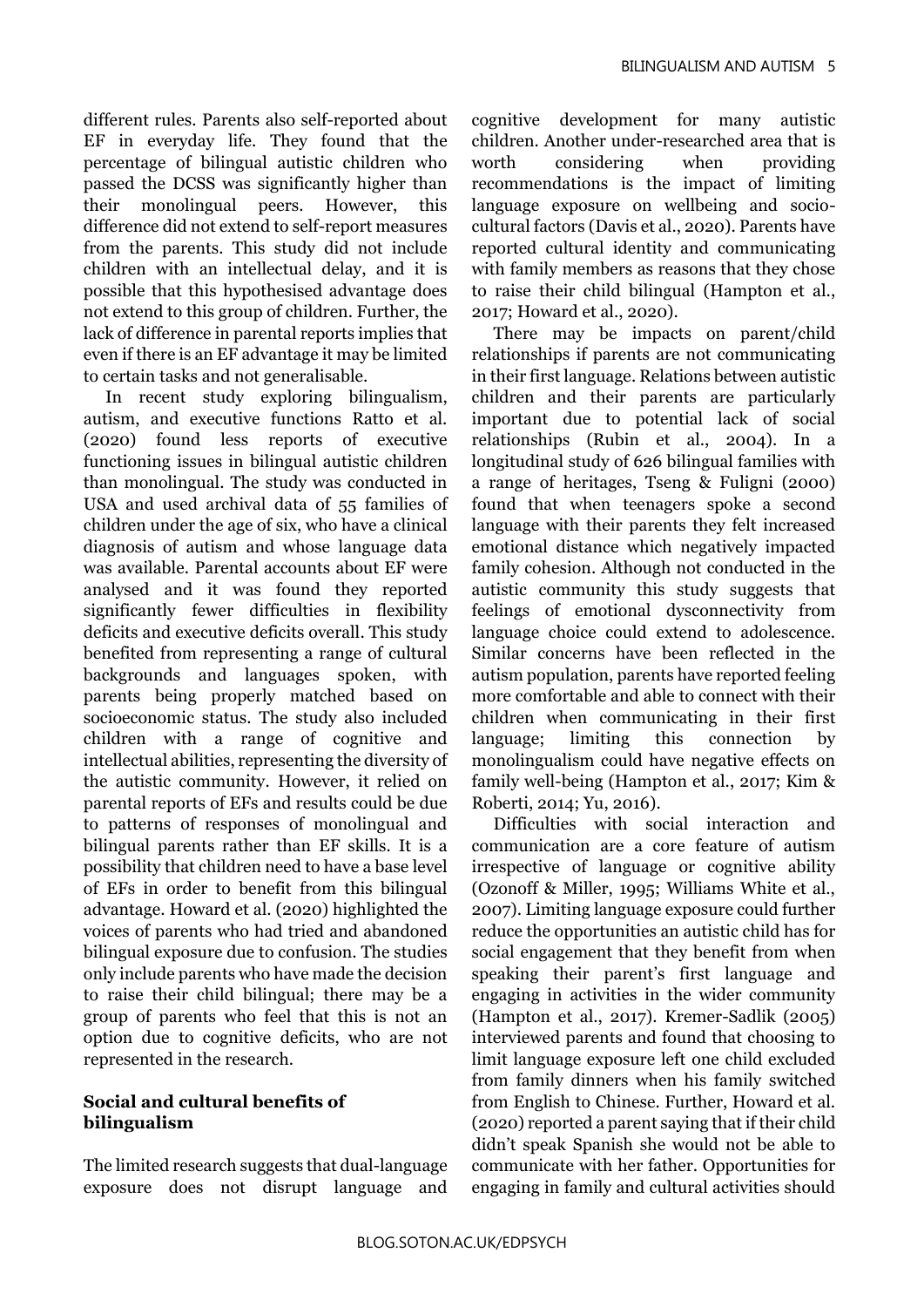be considered as an important part of practising social relationships.

Finally, another implication of limiting language use is isolation from cultural identity. In interviews Kremer-Sadlik (2005) found that monolingual autistic children from bilingual families did not identify with their wider community. This could have negative impacts, especially for immigrant families who can gain emotional well-being from these connections (Halle et al., 2014).

## **Implications for EPs**

Although limited in scope, the research into bilingualism does not seem to find negative effects on dual-language exposure on the language development and cognition of autistic children. When looking at the child as part of a family and cultural community we can see possible negative implications for socialisation and well-being in limiting language. There is a discrepancy between this body of ever-growing research and the recommendations of some practitioners and the findings do not suffice in changing the attitudes of some parents (Hampton et al., 2017). By addressing possible reasons for these discrepancies, it may be possible to understand the role of an EP in helping to eradicate feelings of confusion and support the families facing difficult decisions about language.

A potential reason for the inconsistency is that parents and professionals are not able to access the latest information and research on the subject (Reetzke et al., 2015). Although growing, the frequency of bilingualism in the UK is small compared to other countries, and practitioners may feel unskilled in addressing parental concerns (Hampton et al., 2017). Journals can be difficult to access and are not always presented in accessible language. EPs have a role in collating and presenting this information to other professionals and parents. EPs could also discuss the findings and discussion in focussed teacher training on autism and at forums like ResearchED and the TES SEN show. There is some evidence of parent-friendly information about bilingualism, for example on Bournemouth Council's website (BCP Council, n.d.). However, further dissemination is required to reach a wider audience. Due to the

variability in circumstances between each family, it is possible that some parents even with access to the research might choose to limit language. However, the opportunity to make an informed decision will potentially eradicate feelings of regret found in some qualitative research (Howard et al., 2020).

Another reason for the discrepancy between literature and practitioner advice is that practitioners find the research unsatisfactory or not representative of what they have experienced. Further is research is needed to explore social and cultural implications of limiting language. Another way to improve the body of research would be to explore the cognitive or language differences between sequential and simultaneous bilinguals, this is an under-researched area and there is a possibility that the type of bilingualism may have an impact on these functions. Further, autism is a spectrum condition and research should look at the effects of bilingualism on certain sub-types of autism to enable all parents to see that the research applies to them (Davis et al., 2020). The qualitative literature shows that some parents have stopped exposing their child to bilingualism due to the stress that it caused (Howard et al. 2020). It could be argued that there is a group of children, for which bilingualism would be unobtainable, but they are excluded from the research by nature of being monolingual. Further, most research has been conducted in the USA where bilingualism is more ingrained in society and is seen as less problematic (Hampton et al. 2017). In collaboration with Bilingualism Matters, The University of Edinburgh is currently conducting a large-scale and longitudinal research project into bilingualism in autism (Bilingualism Matters, n,d.). with the promise of disseminating findings through lectures for professionals and workshops. This provides some hope for the quality and applicability of research going forward. It is important for EPs from other areas of the UK to monitor this project and relay findings to parents and other practitioners.

Finally, it is worth noting that for some people bilingualism is not a choice, rather a way of life. In India schools are bilingual and children are encouraged to participate in this practice regardless of verbal or cognitive ability (Kremer-Sadlik, 2005). Howard et al. (2020) reported that some children had already been raised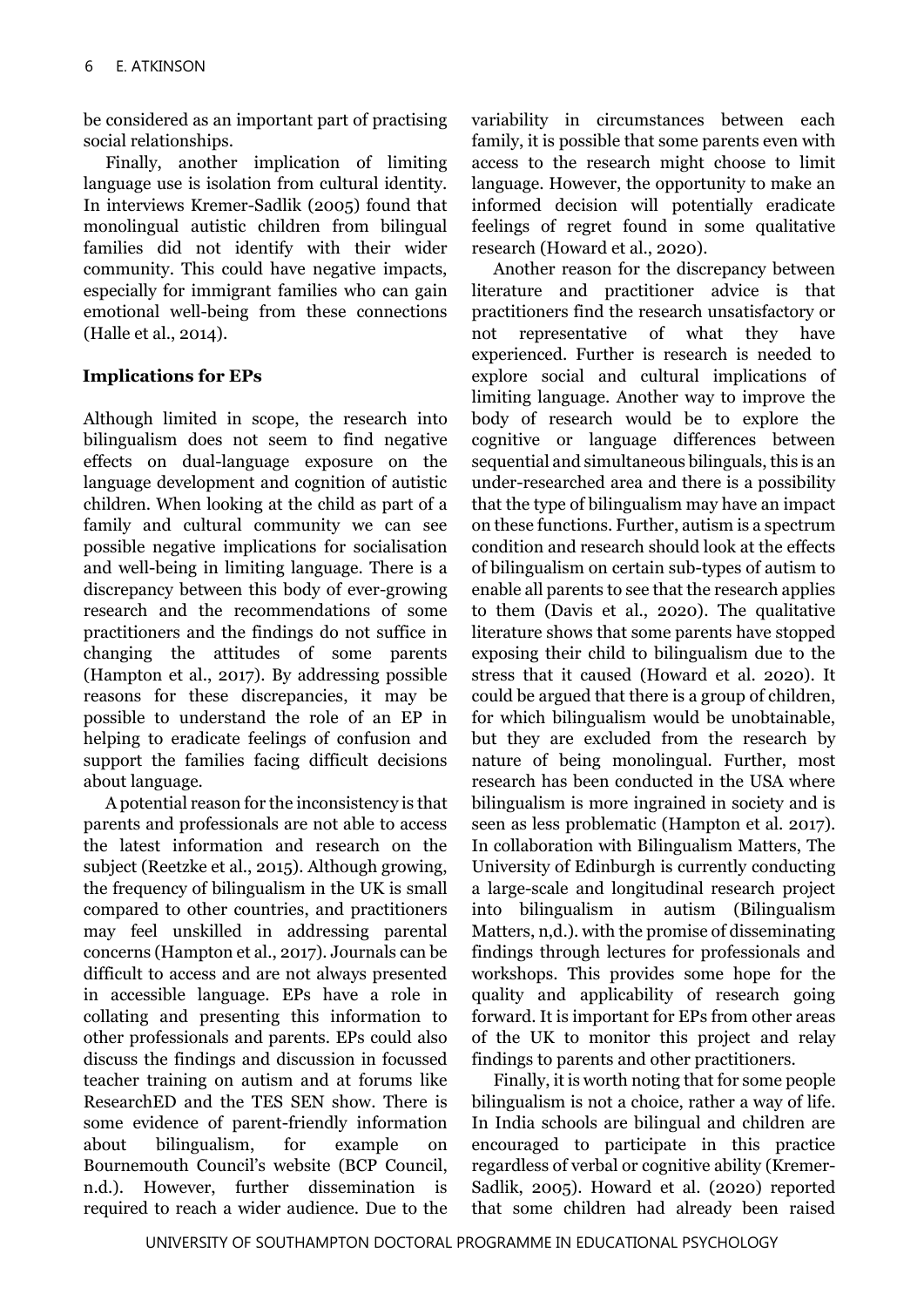bilingual when they received their autism diagnosis after the age of five. Finally, interactions between first and second language may mean that the idea of simply stopping speaking one language is too simplistic (Yu, 2016). Kim & Roberti (2014) have argued that when thinking about decisions about bilingualism and autism, the research has been too focussed on impairments and limitations. They suggest a focus towards looking at the impact of culture in the autism and bilingualism debate, finding consistency and opportunities to practice as key factors for success. It is beyond the scope of this essay to look at how EPs can support parents beyond the decision-making process. However, EPs, in collaboration with speech and language therapists, can play an important role in advising schools of best practice in this area.

For some families, deciding how many languages to speak with their autistic child can be distressing, especially in light of sparse or conflicting practitioner advice (Hampton et al., 2017; Howard et al., 2020; Trelles & Castro, 2019; Yu, 2016). Throughout this essay it has been argued that, although requiring improvements, the research to date does not provide evidence that bilingualism is harmful for the cognitive and language development of many autistic children. Further, autistic children can become isolated from their families and wider communities if they do not have shared language (Kremer-Sadlik, 2005). Despite this, the decision is personal, and the variety in autism and bilingualism means that conclusions drawn will look different for each family. Parents should not be discouraged from raising their autistic child bilingual, rather EPs have a responsibility to distribute the current literature in an easy to access format. Hopefully, doing this can help to eradicate feelings of guilt and regret in parents.

## **References**

- APA Presidential Task Force on Evidence-Based Practice. (2006). Evidence-based practice in psychology. *American Psychologist*, *61*(4), 271– 285.
- American Psychiatric Association. (2013). *Diagnostic and statistical manual of mental*  disorders (5<sup>th</sup> ed.). [https://doi.org/10.1176/appi.books.978089042](https://doi.org/10.1176/appi.books.9780890425596) [5596](https://doi.org/10.1176/appi.books.9780890425596)
- Andreou, G., & Lemoni, G. (2020). Narrative skills of monolingual and bilingual pre-school and primary school children with developmental language disorder (DLD): A systematic review. *Open Journal of Modern Linguistics*, *10*(05), 429–458. <https://doi.org/10.4236/ojml.2020.105026>
- Baron-Cohen, S., & Staunton, R. (1994). Do children with autism acquire the phonology of their peers? An examination of group identification through the window of bilingualism. *First Language*, *14*(42–43), 241– 248.

<https://doi.org/10.1177/014272379401404216> BCP Council. (n.d.). *Bilingual children with ASD*.

- Retrieved October 28, 2020, from [https://www.bournemouth.gov.uk/childrenedu](https://www.bournemouth.gov.uk/childreneducation/childcare/bilingual-children/bilingual-children-with-asd.aspx) [cation/childcare/bilingual-children/bilingual](https://www.bournemouth.gov.uk/childreneducation/childcare/bilingual-children/bilingual-children-with-asd.aspx)[children-with-asd.aspx](https://www.bournemouth.gov.uk/childreneducation/childcare/bilingual-children/bilingual-children-with-asd.aspx)
- Bellini, S., Peters, J. K., Benner, L., & Hopf, A. (2007). A meta-analysis of school-based social skills interventions for children with autism spectrum disorders. *Remedial and Special Education*, *28*(3), 153–162. [https://doi.org/10.1177/074193250702800304](https://doi.org/10.1177/07419325070280030401) [01](https://doi.org/10.1177/07419325070280030401)
- Bilingualism Matters. (n.d.). *Bilingualism and Autism*. Retrieved October 28, 2020, from [http://www.bilingualism](http://www.bilingualism-matters.ppls.ed.ac.uk/bilingualism-autism-project2/)[matters.ppls.ed.ac.uk/bilingualism-autism](http://www.bilingualism-matters.ppls.ed.ac.uk/bilingualism-autism-project2/)[project2/](http://www.bilingualism-matters.ppls.ed.ac.uk/bilingualism-autism-project2/)
- Bottema-Beutel, K., Kapp, S. K., Lester, J. N., Sasson, N. J., & Hand, B. N. (2020). Avoiding ableist language: Suggestions for autism researchers. *Autism in Adulthood*, *00*(00), 1– 12[. https://doi.org/10.1089/aut.2020.0014](https://doi.org/10.1089/aut.2020.0014)
- Boucher, J. (2003). Language development in autism. *International Congress Series*, *1254*, 247–253[. https://doi.org/10.1016/s0531-](https://doi.org/10.1016/s0531-5131(03)00976-2) [5131\(03\)00976-2](https://doi.org/10.1016/s0531-5131(03)00976-2)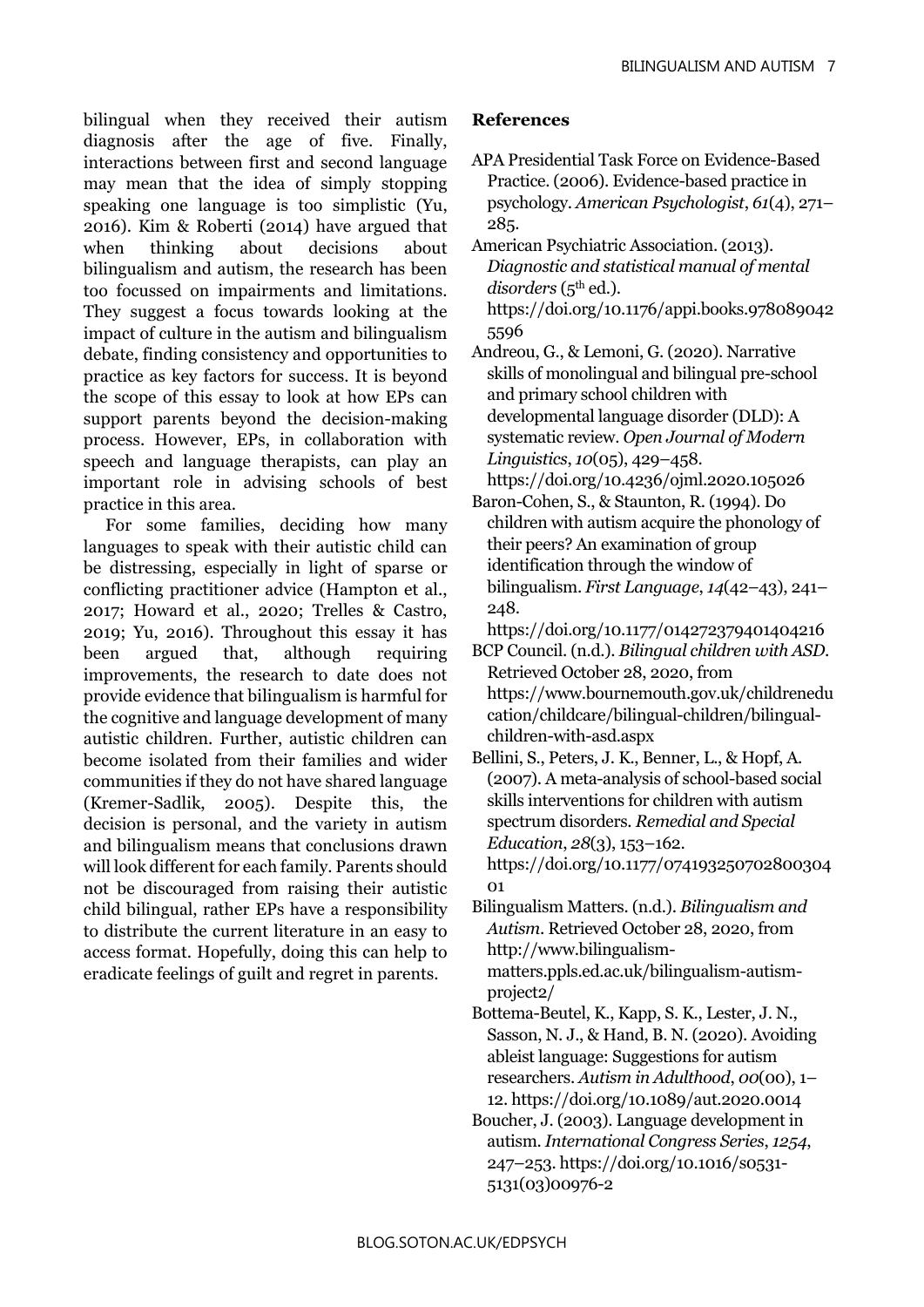Carlson, S. M., & Meltzoff, A. N. (2008). Bilingual experience and executive functioning in young children. *Developmental Science*, *11*(2), 282– 298[. https://doi.org/10.1111/j.1467-](https://doi.org/10.1111/j.1467-7687.2008.00675.x) [7687.2008.00675.x](https://doi.org/10.1111/j.1467-7687.2008.00675.x)

Cummins, J. (1979). Linguistic interdependence and the educational development of bilingual children. *Review of Educational Research, 49*(2), 222–251.

<https://doi.org/10.3102/00346543049002222>

Davis, R., Montgomery, L., Rabagliati, H., Sorace, A., & Fletcher-Watson, S. (2020) *Should we expect bilingualism to confer cognitive benefits in children with Autism Spectrum Disorders?* <https://doi.org/10.31219/osf.io/encpw>

Demetriou, E. A., Lampit, A., Quintana, D. S., Naismith, S. L., Song, Y., Pye, J. E., Hickie, I., & Guastella, A. J. (2017). Autism spectrum disorders: A meta-analysis of executive function. *Nature Publishing Group*, *23*, 1198– 1204.<https://doi.org/10.1038/mp.2017.75>

Department for Education. (2020, June 25). *Schools, pupils and their characteristics: January 2020.* GOV.UK. [https://www.gov.uk/government/statistics/sch](https://www.gov.uk/government/statistics/schools-pupils-and-their-characteristics-january-2020)

[ools-pupils-and-their-characteristics-january-](https://www.gov.uk/government/statistics/schools-pupils-and-their-characteristics-january-2020)[2020](https://www.gov.uk/government/statistics/schools-pupils-and-their-characteristics-january-2020)

Department for Education and Skills. (2005, January 2005). *Aiming High: Meeting the needs of newly arrived learners of English as an additional language (EAL)*. GOV.UK. [https://www.gov.uk/government/publications/](https://www.gov.uk/government/publications/aiming-high-meeting-the-needs-of-newly-arrived-learners-of-english-as-an-additional-language) [aiming-high-meeting-the-needs-of-newly](https://www.gov.uk/government/publications/aiming-high-meeting-the-needs-of-newly-arrived-learners-of-english-as-an-additional-language)[arrived-learners-of-english-as-an-additional](https://www.gov.uk/government/publications/aiming-high-meeting-the-needs-of-newly-arrived-learners-of-english-as-an-additional-language)[language](https://www.gov.uk/government/publications/aiming-high-meeting-the-needs-of-newly-arrived-learners-of-english-as-an-additional-language)

Drysdale, H., van der Meer, L., & Kagohara, D. (2015). Children with autism spectrum disorder from bilingual families: A systematic review. *Review Journal of Autism and Developmental Disorders*, *2*(1), 26–38.

<https://doi.org/10.1007/s40489-014-0032-7> François Grosjean. (2010). *Bilingual: Life and Reality*. Cambridge, Massachusetts; London, England: Harvard University Press. Retrieved October 28,2020, from

<https://www.jstor.org/stable/j.ctt13x0ft8>

Geurts, H. M., Verté, S., Oosterlaan, J., Roeyers, H., & Sergeant, J. A. (2004). How specific are executive functioning deficits in attention deficit hyperactivity disorders and autism? In *Journal of Child Psychology and Psychiatry and Allied Disciplines*, *45*(4), 836–854.

[https://doi.org/10.1111/j.1469-](https://doi.org/10.1111/j.1469-7610.2004.00276.x) [7610.2004.00276.x](https://doi.org/10.1111/j.1469-7610.2004.00276.x)

Gonzalez-Barrero, A. M., & Nadig, A. S. (2019). Can bilingualism mitigate set-shifting difficulties in children with autism spectrum disorders? *Child Development*, *90*(4), 1043– 1060.<https://doi.org/10.1111/cdev.12979>

Gunnerud, H. L., ten Braak, D., Reikerås, E. K. L., Donolato, E., & Melby-Lervåg, M. (2020). Is Bilingualism Related to a Cognitive Advantage in Children? A Systematic Review and Meta-Analysis. *Psychological Bulletin*, Advance online publication. <https://doi.org/10.1037/bul0000301>

Halle, T. G., Whittaker, J. V., Zepeda, M., Rothenberg, L., Anderson, R., Daneri, P., Wessel, J., & Buysse, V. (2014). The socialemotional development of dual language learners: Looking back at existing research and moving forward with purpose. *Early Childhood Research Quarterly, 29*(4), 734–749. <https://doi.org/10.1016/j.ecresq.2013.12.002>

Hambly, C., & Fombonne, E. (2012). The impact of bilingual environments on language development in children with autism spectrum disorders. *Journal of Autism and Developmental Disorders*, *42*(7), 1342–1352. <https://doi.org/10.1007/s10803-011-1365-z>

Hampton, S., Rabagliati, H., Sorace, A., & Fletcher-Watson, S. (2017). Autism and bilingualism: A qualitative interview study of parents' perspectives and experiences. *Journal of Speech, Language, and Hearing Research*, *60*(2), 435–446. [https://doi.org/10.1044/2016\\_JSLHR-L-15-](https://doi.org/10.1044/2016_JSLHR-L-15-0348)

[0348](https://doi.org/10.1044/2016_JSLHR-L-15-0348)

Hill, E. L. (2004). Executive dysfunction in autism. *Trends in Cognitive Sciences*, *8*(1), 26– 32.<https://doi.org/10.1016/j.tics.2003.11.003>

Howard, K., Gibson, J., & Katsos, N. (2020). Parental perceptions and decisions regarding maintaining bilingualism in autism. *Journal of Autism and Developmental Disorders*. <https://doi.org/10.1007/s10803-020-04528-x>

Hudry, K., Rumney, L., Pitt, N., Barbaro, J., & Vivanti, G. (2018). Interaction behaviors of bilingual parents with their young children with autism spectrum disorder. *Journal of Clinical Child & Adolescent Psychology*, *47*, 321–328. <https://doi.org/10.1080/15374416.2017.1286592>

Kay-Raining Bird, E., Lamond, E., & Holden, J. (2012). Survey of bilingualism in autism

UNIVERSITY OF SOUTHAMPTON DOCTORAL PROGRAMME IN EDUCATIONAL PSYCHOLOGY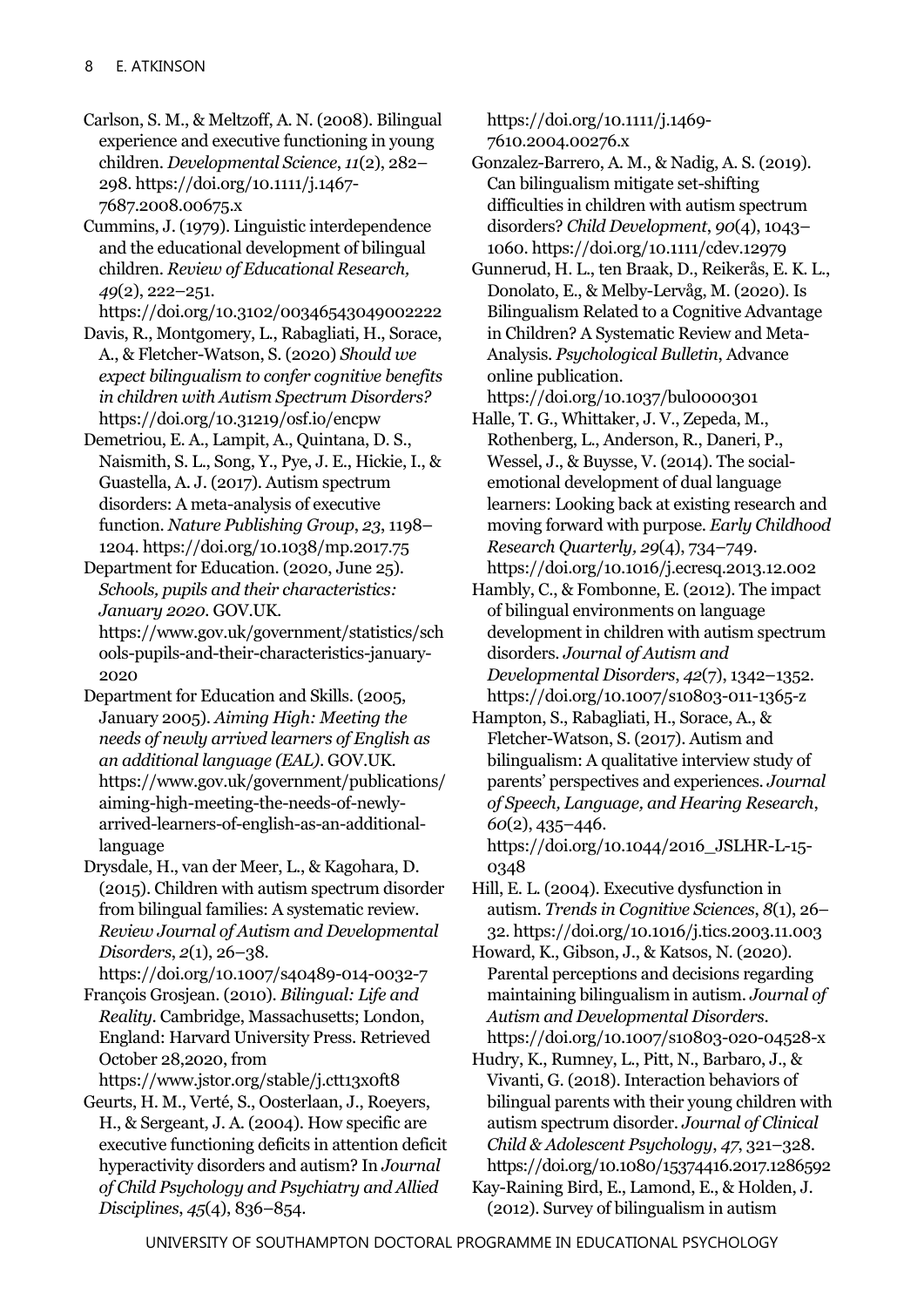spectrum disorders. *International Journal of Language & Communication Disorders*, *47*(1), 52–64[. https://doi.org/10.1111/j.1460-](https://doi.org/10.1111/j.1460-6984.2011.00071.x) [6984.2011.00071.x](https://doi.org/10.1111/j.1460-6984.2011.00071.x)

Kim, H. U., & Roberti, M. (2014). "Tengo que habla Español. Yo no entiendo Ingles!": A qualitative case study on a bilingual child with autism spectrum conditions. *The Journal of Special Education Apprenticeship, 3*(1), 7.

Kjelgaard, M. M., & Tager-Flusberg, H. (2001). An investigation of language impairment in autism: Implications for genetic subgroups. *Language and Cognitive Processes*, *16*(2–3), 287–308. <https://doi.org/10.1080/01690960042000058>

Kovács, Á. M. (2009). Early bilingualism enhances mechanisms of false-belief reasoning. *Developmental Science*, *12*(1), 48–54. [https://doi.org/10.1111/j.1467-](https://doi.org/10.1111/j.1467-7687.2008.00742.x) [7687.2008.00742.x](https://doi.org/10.1111/j.1467-7687.2008.00742.x)

Kremer-Sadlik, T. (2005). To be or not to be bilingual: Autistic children from multilingual families. In *ISB4: The 4th Annual Symposium on Bilingualism*, 1225-1234.

Luk, G., & Bialystok, E. (2013). Bilingualism is not a categorical variable: Interaction between language proficiency and usage. *Journal of Cognitive Psychology*, *25*(5), 605–621. <https://doi.org/10.1080/20445911.2013.795574>

Lund, E. M., Kohlmeier, T. L., & Durán, L. K. (2017). Comparative language development in bilingual and monolingual children with autism spectrum disorder: a systematic review. *Journal of Early Intervention*, *39*(2), 106–124. <https://doi.org/10.1177/1053815117690871>

National Autistic Society. (n.d.). *What is autism*. Retrieved October 28, 2020, from [https://www.autism.org.uk/advice-and](https://www.autism.org.uk/advice-and-guidance/what-is-autism)[guidance/what-is-autism](https://www.autism.org.uk/advice-and-guidance/what-is-autism)

McConkey, R. (2020). The rise in the numbers of pupils identified by schools with autism spectrum disorder (ASD): a comparison of the four countries in the United Kingdom. *Support for Learning*, *35*(2), 132–143.

```
https://doi.org/10.1111/1467-9604.12296
```
Ozonoff, S., & Miller, J. N. (1995). Teaching theory of mind: A new approach to social skills training for individuals with autism. *Journal of Autism and Developmental Disorders*, *25*(4), 415–433.<https://doi.org/10.1007/BF02179376>

Paradis, J., Crago, M., Genesee, F., & Rice, M. (2003). French-English bilingual children with SLI: How do they compare with their monolingual peers? *Journal of Speech, Language, and Hearing Research*, *46*(1), 113– 127. [https://doi.org/10.1044/1092-](https://doi.org/10.1044/1092-4388(2003/009)) [4388\(2003/009\)](https://doi.org/10.1044/1092-4388(2003/009))

Paradis, J., Govindarajan, K., & Hernandez, K. (2018). *Bilingual development in children with autism spectrum disorder from newcomer families*. *March*, 1–12.

<https://doi.org/10.7939/R31V5BT9X> Ratto, A. B., Potvin, D., Pallathra, A. A., Saldana, L., & Kenworthy, L. (2020). Parents report fewer executive functioning problems and repetitive behaviors in young dual-language speakers with autism. *Child Neuropsychology*,

*26*(7), 917–933. <https://doi.org/10.1080/09297049.2020.1733512>

Reetzke, R., Zou, X., Sheng, L., & Katsos, N. (2015). Communicative development in bilingually exposed Chinese children with autism spectrum disorders. *Journal of Speech, Language, and Hearing Research*, *58*(3), 813– 825. [https://doi.org/10.1044/2015\\_JSLHR-L-](https://doi.org/10.1044/2015_JSLHR-L-13-0258)[13-0258](https://doi.org/10.1044/2015_JSLHR-L-13-0258)

Robinson, S., Goddard, L., Dritschel, B., Wisley, M., & Howlin, P. (2009). Executive functions in children with Autism Spectrum Disorders. *Brain and Cognition*, *71*(3), 362–368. <https://doi.org/10.1016/j.bandc.2009.06.007>

Rubin, K. H., Dwyer, K. M., Kim, A. H., Burgess, K. B., Booth-Laforce, C., & Rose-Krasnor, L. (2004). Attachment, friendship, and psychosocial functioning in early adolescence. *The Journal of Early Adolescence*, *24*(4), 326–356. <https://doi.org/10.1177/0272431604268530>

Tager-Flusberg, H. (2015). The development of English as a second language with and without specific language impairment: Clinical implications. *Journal of Speech, Language, and Hearing Research*, *24*(2), 1–14. <https://doi.org/10.1044/2015>

Trelles, M. P., & Castro, K. (2019). Bilingualism in autism spectrum disorder: finding meaning in translation. *Journal of the American Academy of Child and Adolescent Psychiatry*, *58*(11), 1035-1037.

<https://doi.org/10.1016/j.jaac.2019.05.027>

Tseng, V., & Fuligni, A. J. (2000). Parentadolescent language use and relationships among immigrant families with East Asian, Filipino, and Latin American backgrounds.